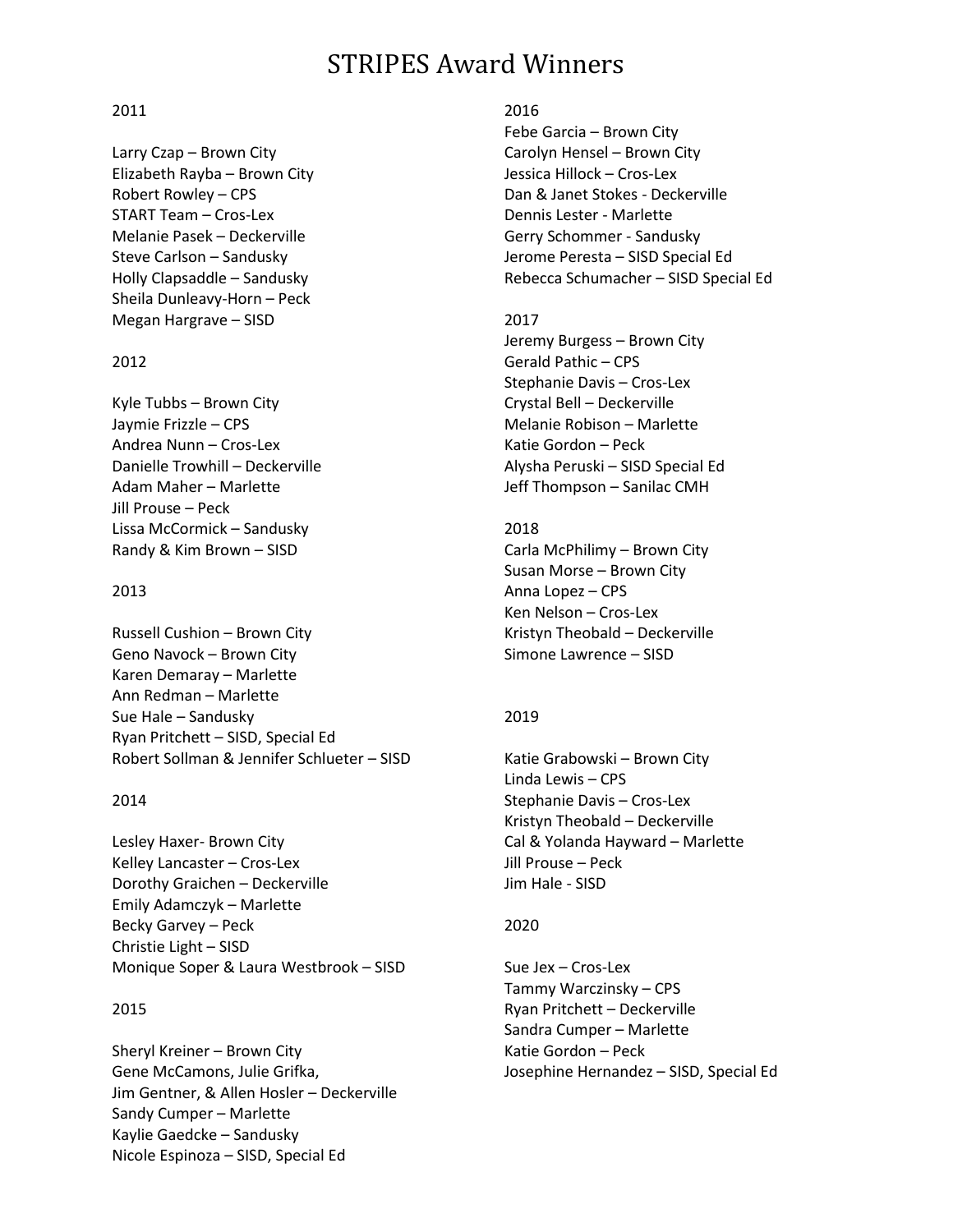# STRIPES Award Winners

#### 2001

Carol Janus, Marlette Rhonda Davis, Peck Wanda Srebinski, Deckerville Carolyn Hensel, Brown City Bonnie Walker, SISD Jane White, Croswell-Lexington Kathleen Eager, Sandusky

### 2002

Pat Bissett Mary Ann Parker Steve Petker Gina McPhail Holly Orchard Tricia Kosal

## 2003

Greg Barowski Linda Lewis Wanda Srebinski Tammy Messing Sue Cook Sharon Pritchett

#### 2004

Rhonda Davis, Peck Carla LeGere, Deckerville Cathy Shier, Marlette Ken Diem, SISD Pat Kreiner, Brown City Candy Noelke, Carsonville-Port Sanilac Gwen Gerstenberger, Sandusky Becky Lamarra, Croswell-Lexington

#### 2005

Loretta Keyworth Nicole Schlaud Lynn Czap Greg Misner Stanley Clark Kathy Durling Rose Lilly Bonnie Degel

#### 2006

Elizabeth Randell Jaymie Frizzle Gina McPhail Sandra Ylisto Renee Jansen

## 2007

Erika McClintic Patricia Bissett Stacy Cunningham Julie McCarty Carol Radloff Jeremy Macejewski Carla LeGere Ken Diem

## 2008

Sharron Tebo Dawn Titus Dave Troyer Tricia Kosal Katie Gordon Martha Essenmacher Carrie King Jane White

## 2009

Michele Blake – Brown City Michael Steinoff – CPS Judy Gaw – Cros-Lex Rick Busch, Sr. – Marlette Ann Schrope – Sandusky Joy Foco – SISD Debbie McPherson – SISD Darlene Smith – SISD

## 2010

Diane Greene – Brown City Sherry Collins – CPS Kathleen Mee –Cros-Lex Regina McPhail – Marlette Gina Ryckman – Peck Holly Clappsaddle – Sandusky Chris Sutton – SISD Jim VanConant – SISD Steve Soper - SISD